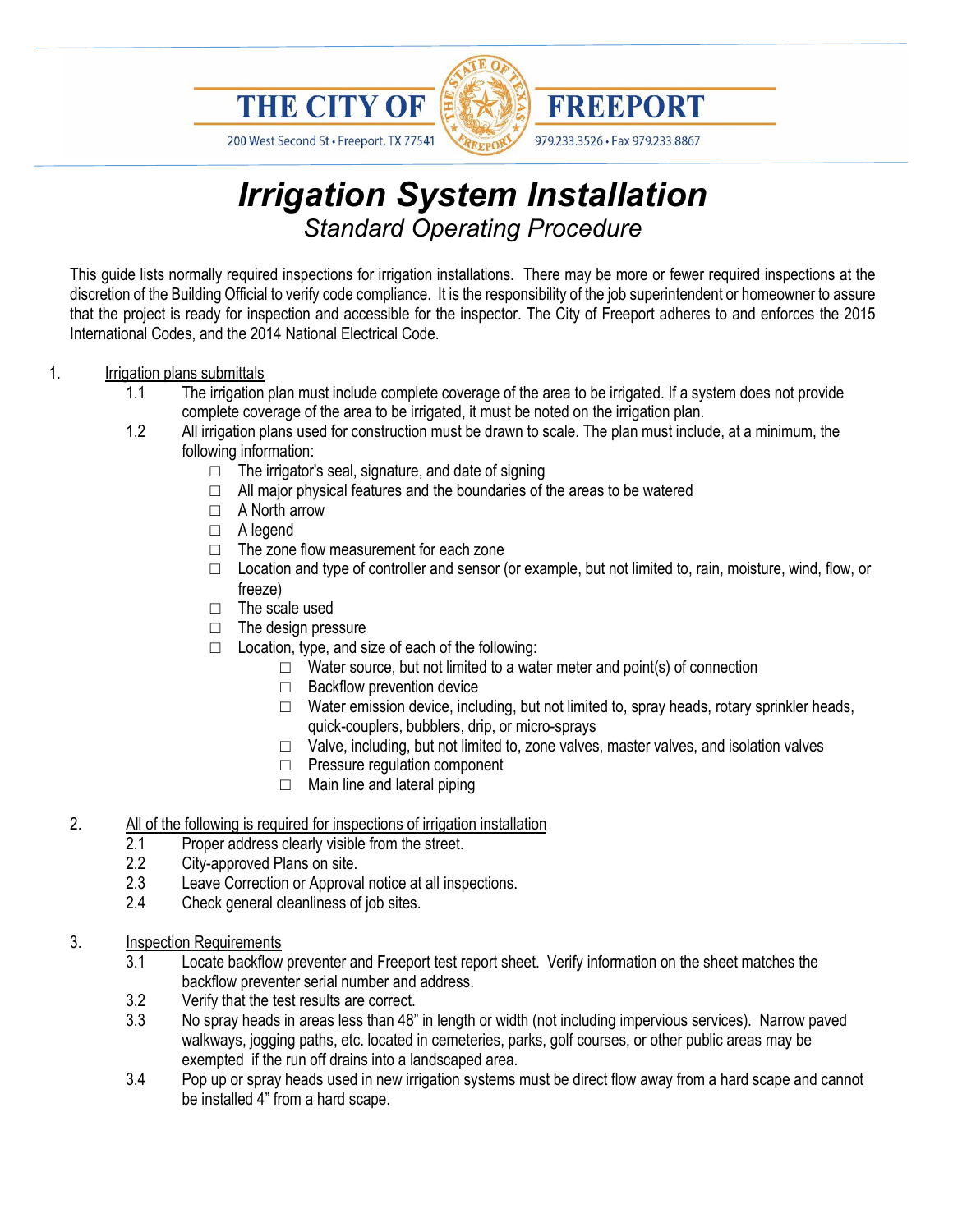- 3.5 Spray heads must not spray water over concrete, asphalt, brick, wood, stones set with mortar, or other impervious materials on walls, fences, sidewalks, streets, etc.
- 3.6 Supply line from meter and tie in locations must be a minimum of SH-40 PVC or type M copper, 12" deep.
- 3.7 Supply line to backflow preventer to be insulated and the backflow preventer to be a minimum of one foot above the highest spray head.

Minimum design and installation requirements (per TCEQ rule §344.62)

- 4.1 No irrigation design or installation shall require the use of any component, including the water meter, in a way which exceeds the manufacturer's published performance limitations for the component.
- 4.2 The maximum spacing between emission devices must not exceed the manufacturer's published radius or spacing of the device(s). The radius or spacing is determined by referring to the manufacturer's published specs for a specific emission device at a specific operating pressure.
- 4.3 New irrigation systems shall not utilize above-ground spray emission devices in landscapes that are less than 48" not including the impervious surfaces in either length or width and which contain impervious pedestrian or vehicular traffic surfaces along two or more perimeters. If pop-up sprays or rotary sprinkler heads are used in a new irrigation system, the sprinkler heads must direct flow away from any adjacent surface and shall not be installed closer than 4" from a hard scape, such as, but not limited to, a building foundation, fence, concrete, asphalt, pavers, or stones set with mortar.
- 4.4 Narrow paved walkways, jogging paths, golf cart paths or other small areas located in cemeteries, parks, golf courses or other public areas may be exempted from this requirement if the runoff drains into a landscaped area.
- 4.5 For water pressure, emission devices must be installed to operate at the minimum and not above the maximum sprinkler head pressure as published by the manufacturer for the nozzle and head spacing that is used. Methods to achieve the water pressure requirements include, but are not limited to, flow control valves, a pressure regulator, or pressure compensating spray heads.
- 4.6 Piping in irrigation systems must be designed and installed so that the flow of water in the pipe will not exceed a velocity of 5' per second for polyvinyl chloride (PVC) pipe.
- 4.7 Irrigation systems shall have separate zones based on plant material type, microclimate factors, topographic features, soil conditions, and hydrological requirements.
- 4.8 Zones must be designed and installed so that all of the emission devices in that zone irrigate at the same precipitation rate.<br>4.9 Irrigation systems shall not spray water over surfaces made of concrete, asphalt, brick
- Irrigation systems shall not spray water over surfaces made of concrete, asphalt, brick, wood, stones set with mortar, or any other impervious material, such as, but not limited to, walls, fences, sidewalks, streets, etc.
- 4.10 When provided, a master valve shall be installed on the discharge side of the backflow prevention device on all new installations.
- 4.11 All new irrigation systems that are installed using PVC pipe and fittings shall be primed with a colored primer prior to applying the PVC cement in accordance with the IPC (Sec. 605).
- 4.12 All new automatically controlled irrigation systems must include sensors or other technology designed to inhibit or interrupt operation of the irrigation system during periods of moisture or rainfall. Rain or moisture shut-off technology must be installed according to the manufacturer's published recommendations. Repairs to existing automatic irrigation systems that require replacement of an existing controller must include a sensor or other technology designed to inhibit or interrupt operation of the irrigation system during periods of moisture or rainfall.
- 4.13 All new irrigation systems must include an isolation valve between the water meter and the backflow prevention device.
- 4.14 Piping in all irrigation systems must be installed according to the manufacturer's published specifications for depth coverage of piping.
	- 4.14.1 If the manufacturer has not published specifications for depth coverage of piping, the piping must be installed to provide minimum depth coverage of 6" of select backfill, between the top of the pipe and the natural grade of the topsoil. All portions of the irrigation system that fail to meet this standard must be noted on the irrigation plan. If the area being irrigated has rock at a depth of 6" or less, select backfill may be mounded over the pipe. Mounding must be noted on the irrigation plan and discussed with the irrigation system owner or owner's representative to address any safety issues.
	- 4.14.2 If a utility, man-made structure or roots create an unavoidable obstacle, which makes the 6-inch depth coverage requirement impractical, the piping shall be installed to provide a minimum of 2" of select backfill between the top of the pipe and the natural grade of the topsoil. 4.14.3 All trenches and holes created during installation of an irrigation system must be backfilled and compacted to the original grade.
- 4.15 Underground electrical wiring used to connect an automatic controller to any electrical component of the irrigation system must be listed by Underwriters Laboratories as acceptable for burial underground.
- 4.16 Electrical wiring that connects any electrical components of an irrigation system must be sized according to the manufacturer's recommendation.
- 4.17 Electrical wire splices which may be exposed to moisture must be waterproof as certified by the wire splice manufacturer.
- 4.18 Underground electrical wiring that connects an automatic controller to any electrical component of the irrigation system must be buried with a minimum of 6" of select backfill.
- 4.19 Water contained within the piping of an irrigation system is deemed to be non-potable. No drinking or domestic water usage, such as, but not limited to, filling swimming pools or decorative fountains, shall be connected to an irrigation system. If a hose bib (an outdoor water faucet that has hose threads on the spout) is connected to an irrigation system for the purpose of providing supplemental water to an area, the hose bib must be installed using a quick coupler key on a quick coupler installed in a covered purple valve box and the hose bib and any hoses connected to the bib must be labeled "non-potable, not safe for drinking." An isolation valve must be installed upstream of a quick coupler connecting a hose bib to an irrigation system.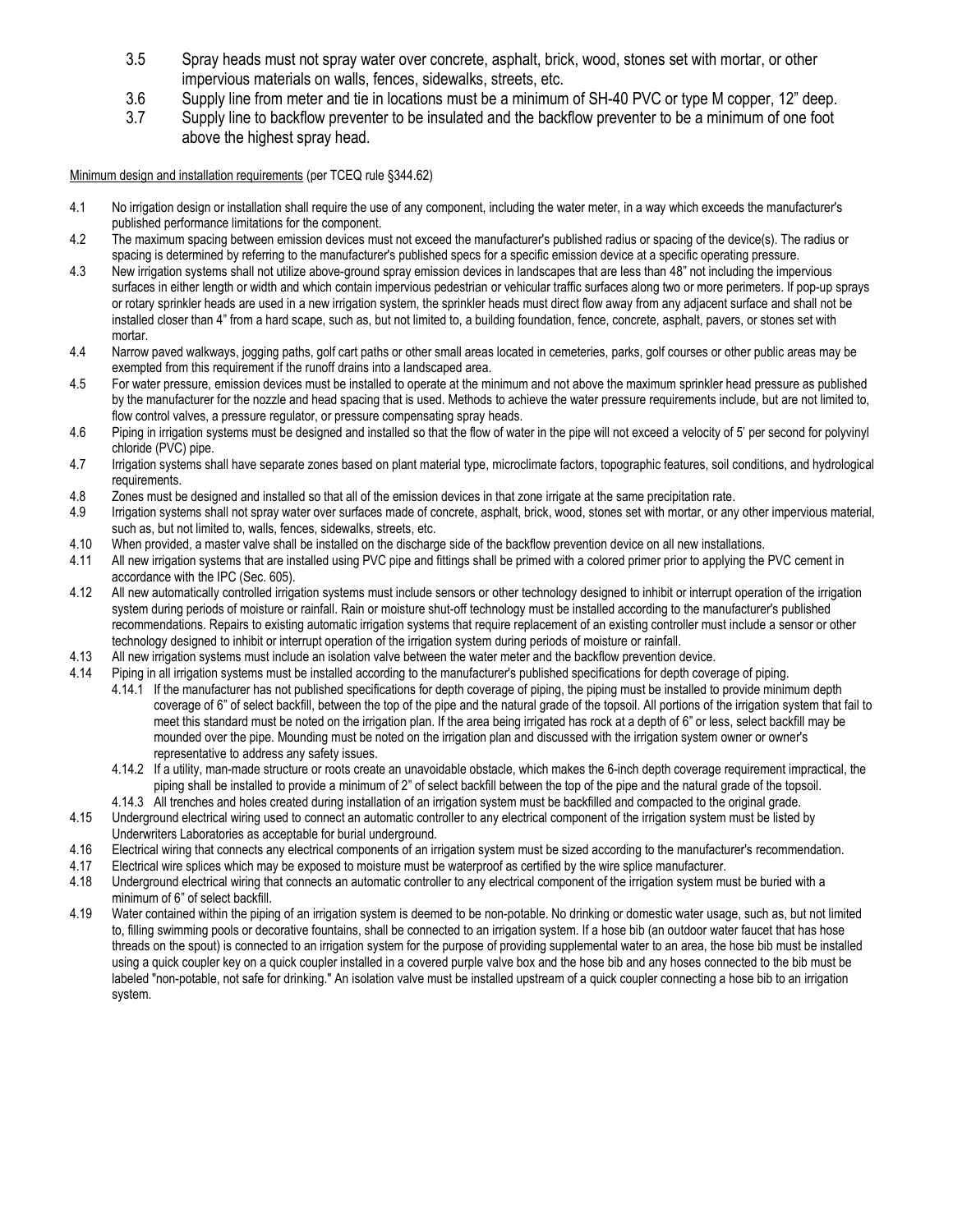

200 West Second St · Freeport, TX 77541



## *Instalación del sistema de riego Procedimiento Operativo Estándar*

**FREEPORT** 

979.233.3526 · Fax 979.233.8867

Esta guía enumera las inspecciones que normalmente se requieren para las instalaciones de riego. Puede haber más o menos inspecciones requeridas a discreción del Oficial de la Construcción para verificar el cumplimiento del código. Es responsabilidad del superintendente de trabajo o del propietario asegurarse de que el proyecto esté listo para ser inspeccionado y accesible para el inspector. La Ciudad de Freeport se adhiere y hace cumplir los Códigos Internacionales de 2015 y el Código Eléctrico Nacional de 2014.

### 1. Presentaciones de planes de riego

- 1.1 El plan de riego debe incluir una cobertura completa del área a regar. Si un sistema no proporciona una cobertura completa del área a regar, debe anotarse en el plan de riego.
- 1.2 Todos los planes de riego utilizados para la construcción deben dibujarse a escala. El plan debe incluir, como mínimo, la siguiente información:
	- □ El sello, la firma y la fecha de la firma del irrigador.
	- □ Todas las características físicas principales y los límites de las áreas a regar.
	- □ Una flecha hacia el norte
	- □ Una leyenda
	- □ La medición de caudal de zona para cada zona
	- $\Box$  Ubicación y tipo de controlador y sensor (o ejemplo, pero no limitado a, lluvia, humedad, viento, flujo o congelación)
	- □ La escala utilizada
	- □ La presión del diseño
	- $\Box$  Ubicación, tipo y tamaño de cada uno de los siguientes:
		- □ Fuente de agua, pero no limitado a un medidor de agua y puntos de conexión
		- □ Dispositivo de prevención de reflujo
		- □ Dispositivo de emisión de agua, que incluye, entre otros, rociadores, rociadores giratorios, acopladores rápidos, burbujeadores, goteo o microaspersores
		- □ Válvula, incluidas, entre otras, válvulas de zona, válvulas maestras y válvulas de aislamiento
		- □ Componente de regulación de presión
		- $\Box$  Línea principal y tubería lateral

### 2. Todo lo siguiente es necesario para las inspecciones de la instalación de riego.

- 2.1 Dirección adecuada claramente visible desde la calle.
- 2.2 Planes aprobados por la ciudad en el sitio.
- 2.3 Deje un aviso de Corrección o Aprobación en todas las inspecciones.
- 2.4 Verifique la limpieza general de los lugares de trabajo.
- 3. Requisitos de inspección
- 3.1 Localice el dispositivo de prevención de reflujo y la hoja de informe de prueba de Freeport. Verifique que la información de la hoja coincida con el número de serie y la dirección del dispositivo de prevención de reflujo.
- 3.2 Verifique que los resultados de la prueba sean correctos.